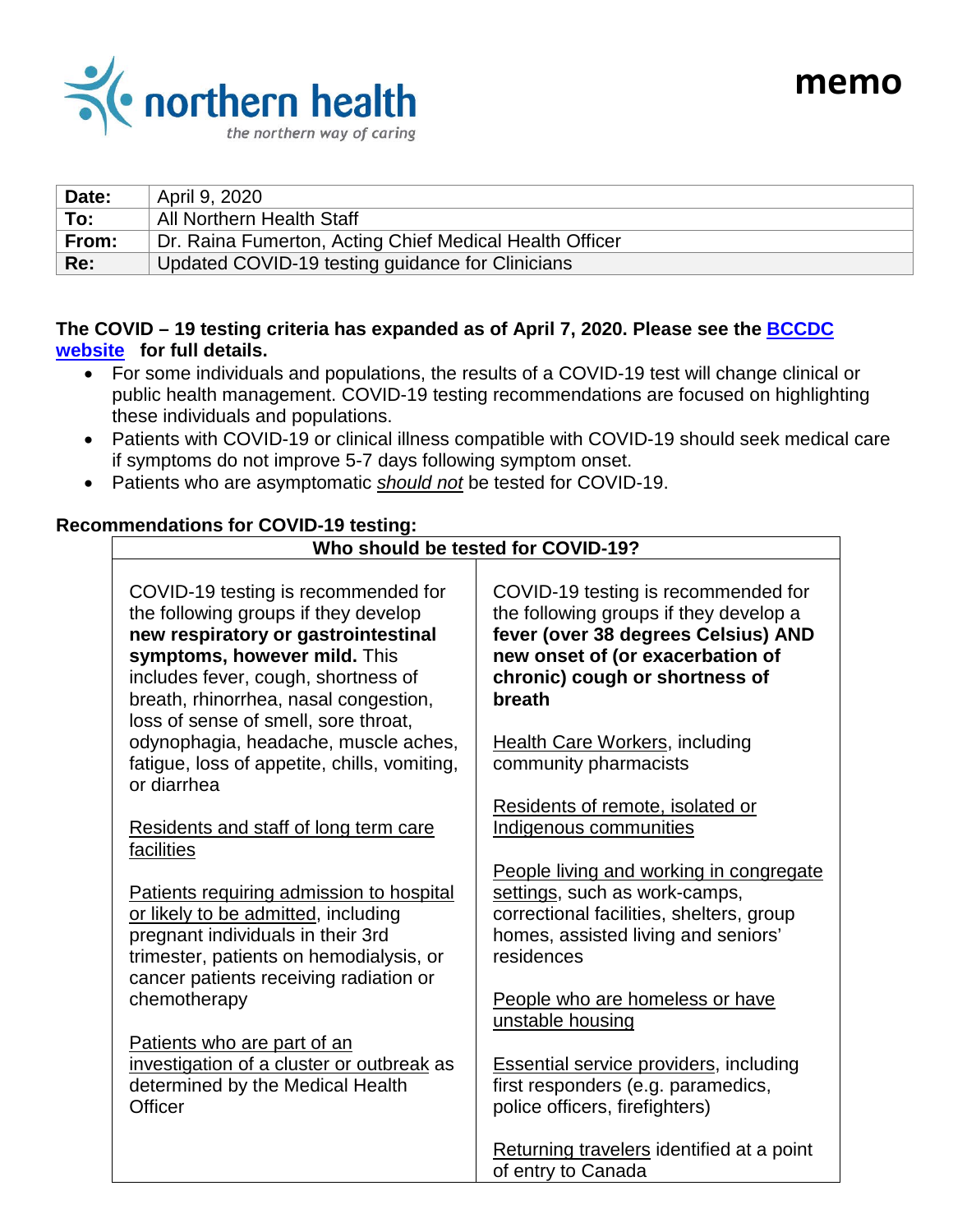## **Any physician can order a test for COVID-19 based on their clinical judgment.**

The above recommendations are focused on testing populations for whom a COVID-19 test will change clinical or public health management. However, any physician can order a test for COVID-19 based on their clinical judgement as laboratory testing capacity has been increased in BC.

#### **False negative results can occur early in the course of infection and in severely infected patients.**

Over the past two months, we have come to better understand the accuracy of the COVID-19 test. We have found that false negative results can occur early in the course of the infection, implying that a negative RNA test does not definitively rule out COVID-19 infection.

## **Advise patients with COVID-19 to seek medical care if symptoms do not improve 5-7 days following symptom onset.**

In retrospective studies of critically ill patients, onset of dyspnea occurred at a median time of 6.5 days after symptom onset, and progression to respiratory distress occurred quickly thereafter (median 2.5 days after onset of dyspnea).

## **Individuals who do not meet the testing criteria, but who are symptomatic, should be asked to self-isolate at home until the following criteria are met:**

a) At least 10 days have passed since onset of symptoms; AND

b) At least 72 hours have passed since resolution of fever; AND

c) Symptoms (respiratory, gastrointestinal, and systemic) have improved

Coughing may persist for several weeks and does not mean the individual is infectious and must selfisolate.

**We request patience as we assess increased volumes over the next 7-10 days. Depending on the number of increased presentations to our testing locations, there may be delays in completing swabs as we match capacity to demand.**